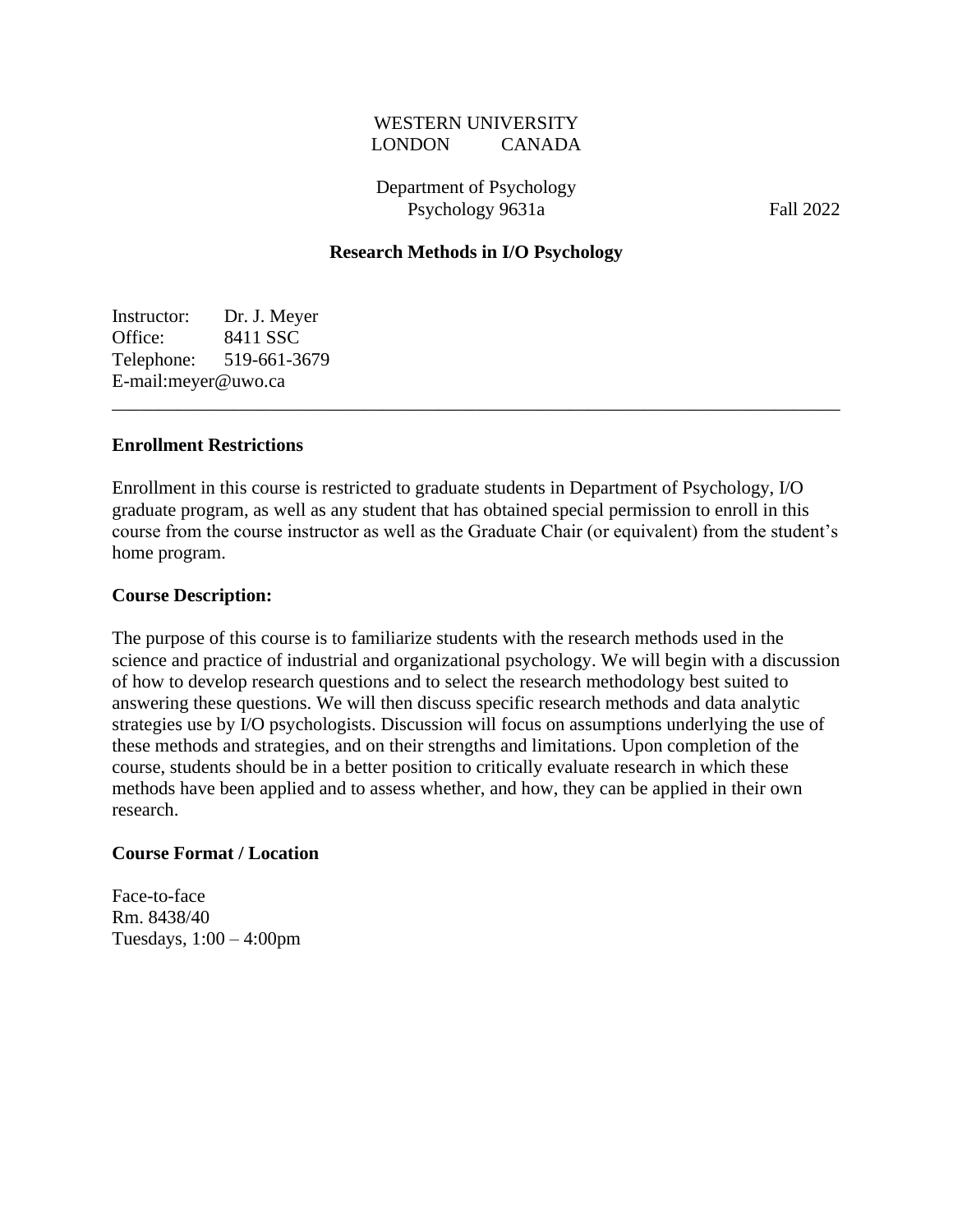#### **Course Learning Outcomes/Objectives**

Upon completion of this course, students should:

- 1. Be familiar with the research method commonly used in the science and practice of I/O psychology.
- 2. Be able to develop research questions and identify the methods and analytic techniques best suited to addressing those questions.
- 3. Understand the strengths and limitations of the major methods and analytic techniques used in I/O psychology.
- 4. Be able to critically evaluate research in I/O psychology and its implications for theory and application.

## **Course Materials:**

See Course Schedule below for a list of required and optional readings. Course readings will be made available on-line through the course website on OWL.

#### **Methods of Evaluation**

Grades will be based on participation in classroom discussion (20%), short written reports and student-led discussion of special issues (20%), a written research proposal (50%), and an in-class presentation of the proposal (10%).

*Participation*. Students are required to complete assigned readings *prior to* the class in which they are discussed, and to participate actively in discussion. Discussion questions or exercises (e.g., critiques of research articles) may be assigned one week in advance and students will be called upon to share their thoughts on these questions.

*Written Reports and Student-led Discussion*. Students will be required to write *two* short (800 word) reports. For one of these reports, the student will also be required to lead an in-class discussion of the issue (i.e., provide a brief overview of the issue and facilitate discussion). The discussion should last approximately 20 minutes. The first written report is due on **Monday, September 19 by 12 noon** – more detail on the assignment will be provided in class.

The second report will address one of the special issues to be discussed between October 4 and November 8. The special issues will be assigned in advance and students will be required to submit a short written report and lead the in-class discussion. A list of topics will be provided in class and will be assigned on September 20. **All reports must be submitted by 12 noon on the Monday before class**. All reports should be submitted by email to the instructor at [meyer@uwo.ca.](mailto:meyer@uwo.ca) Late reports will be penalized 10%; reports will not be accepted after the class in which the issue is discussed.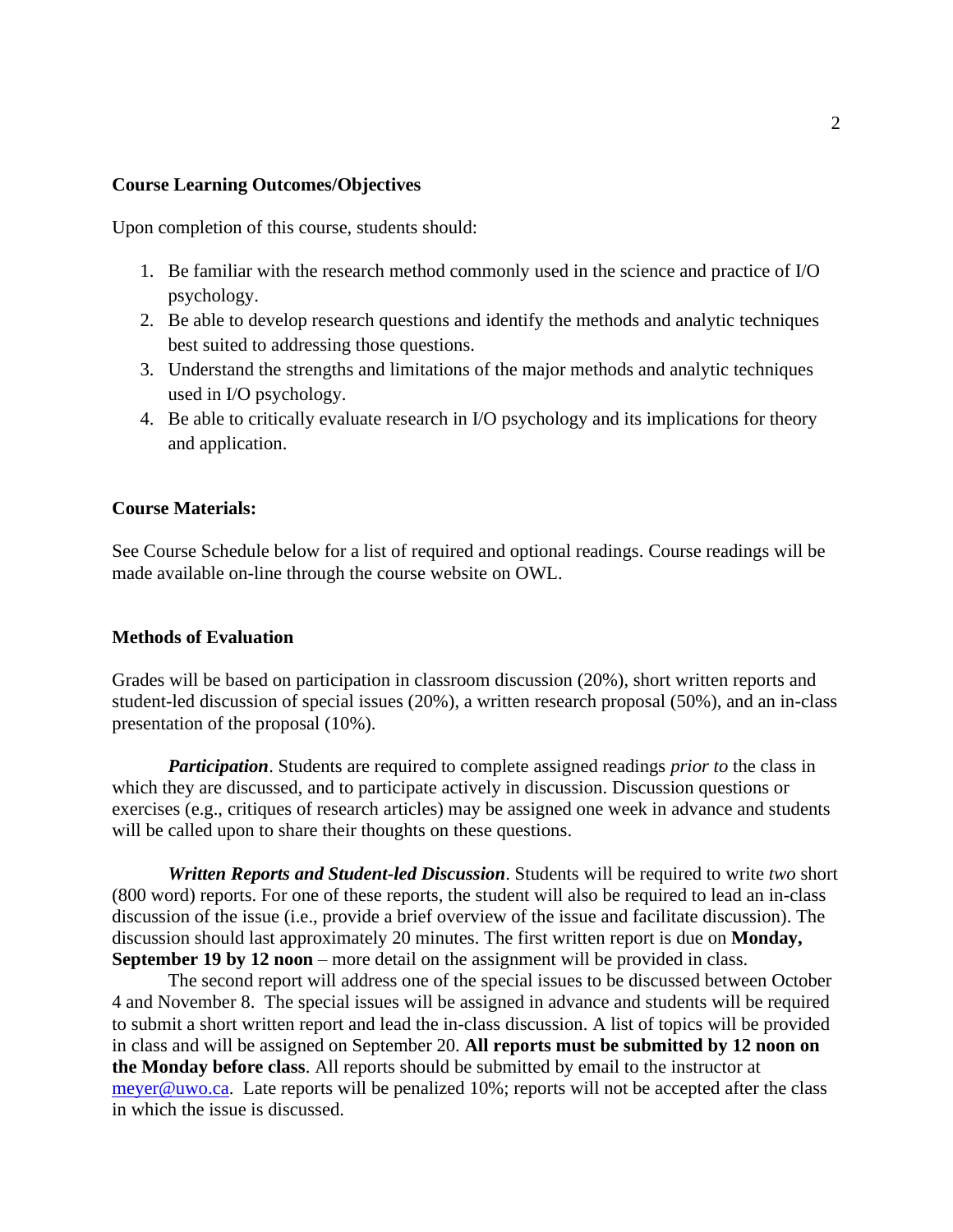The special issue reports and discussion should focus on the following questions: 1) what is the problem, 2) why is it important, what difficulties can it cause, and 3) what are the potential solutions? For purposes of the written report, students may be required to focus on a specific aspect of the problem to meet the space restrictions.

*Research Proposal*: Students will be required to develop a research proposal in an area of their choosing. The proposal can be related to the student's thesis research but should extend that research in some way. The written proposal should not exceed **4000 words** (excluding references). Although the report should include a brief summary of the theoretical background and/or applied context for the research, the emphasis should be placed on describing the research question(s) and the rationale for the strategy proposed to answer the question(s) (and possibly why other strategies were not selected). The proposal can focus on a single study, but students are encouraged to consider outlining a program of research that might include the application of more than one of the methods discussed in this course. **Proposals are due on Tuesday, Dec 13, 2022. Late papers will be penalized at a rate of 5% per day**. Students are strongly encouraged to meet with the instructor at least once to discuss the nature and scope of the project before preparing their written proposal (and in-class presentation).

*In-class Presentation.* Students will be required to make a 45-minute presentation of their research proposal during the last three weeks of class (specific dates to be determined within the first few weeks of class). Again, the report should include a brief summary of the theoretical background and/or applied context for the research, but the emphasis should be placed on describing the research question(s) and the rationale for the strategy proposed to answer the question(s). Students should view this presentation as an occasion to elaborate on, and provide an illustration of, methodological issues discussed in class. It is also an opportunity to get feedback to be incorporated into the written proposal.

## **Course Schedule**:

\* Readings available on-line \*\*Readings available in the DNJ library (8420 SSC)

**Note.** Assigned readings are listed in the **suggested order for reading**. Primary readings are intended to treat methodological and statistical issues largely at a conceptual level, with the objective of providing students with an understanding of the basic methods and analytic tools used in I/O psychology research. **Optional readings** are provided for students who are interested in more in-depth treatment of methodological and/or statistical issues.

# *Date Topic / Reading (Additional readings may be assigned as part of course exercises)* **Sept. 13 Organizational Meeting**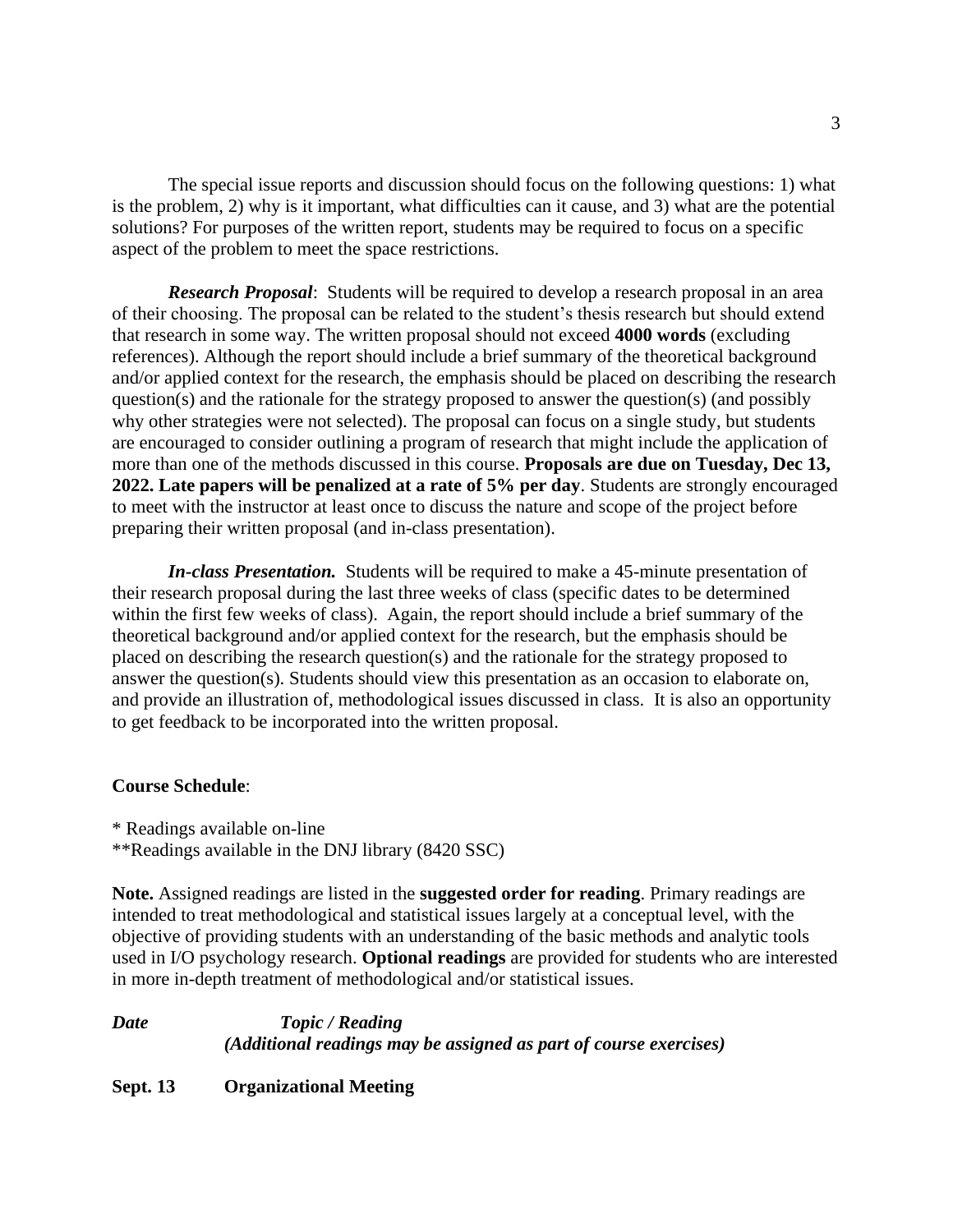#### **Sept. 20 Getting Started: Research Questions, Objectives, Standards, & Ethics**

- \*Sackett, P.R. & Larson, J.R. (1990). Research strategies and tactics in industrial and organizational psychology. In M.D. Dunnette and L.M. Hough (Eds.), *Handbook of Industrial and Organizational Psychology* (2nd Edition, Volume 1, pp. 419-490). Palo Alto, CA: Consulting Psychologists Press, Inc. **(Read pp. 422-428)**
- \*Stone-Romero, E.F. (2011). Research strategies in industrial and organizational psychology: nonexperimental, quasi-experimental, and randomized experimental research in special purpose and nonspecial purpose setting. In S. Zedeck (Ed.) *APA Handbook of industrial and organizational psychology*  (Vol. 1, pp. 37-72). Washington, DC: APA. **(Read pp. 37-48)**
- \*Aquinas, H., & Henle, C.A. (2002). Ethics in research. In S.G. Rogelberg, *Handbook of research methods in industrial and organizational psychology*  (pp. 34-52). Malden, MA: Blackwell Publishers Inc.
- \*Hambrick, D.C. (2007). The field of management's devotion to theory: Too much of a good thing? *Academy of Management Journal*, *50(6)*, 1346-1352.

#### **Optional**.

\*Banks, G.C., Field, J.G., Oswald, F.L., O'Boyle, E.H., Landis, R.S., Rupp, D.E., & Rogelberg, S.G., (2018). Answers to 18 questions about open science practices. *Journal of Business Research*.

#### **Sept. 20 Concept Development and Measurement**

- \*Podsakoff, P.M., MacKenzie, S.B., & Podsakoff, N.P. (2016). Recommendations for creating better concept definitions in the organizational, behavioral, and social sciences. *Organizational Research Methods*, *19*, 159- 203. (**Focus on pp. 159-169; Skim pp. 169-188).**
- \*De Champlain, A.F. (2010). A primer on classical test theory and item response theory for assessment in medical education. *Medical Education*, *44*, 109-117.
- \*Hinkin, T.R. (1998). A brief tutorial on the development of measures for use in survey questionnaires. *Organizational Research Methods*, *1*, 104-121.
- \*Cortina, J. M., Sheng, Z., Keener, S. K., Keeler, K. R., Grubb, L. K., Schmitt, N., Tonidandel, S., Summerville, K. M., Heggestad, E. D., & Banks, G. C. (2020). From alpha to omega and beyond! A look at the past, present, and (possible) future of psychometric soundness in the Journal of Applied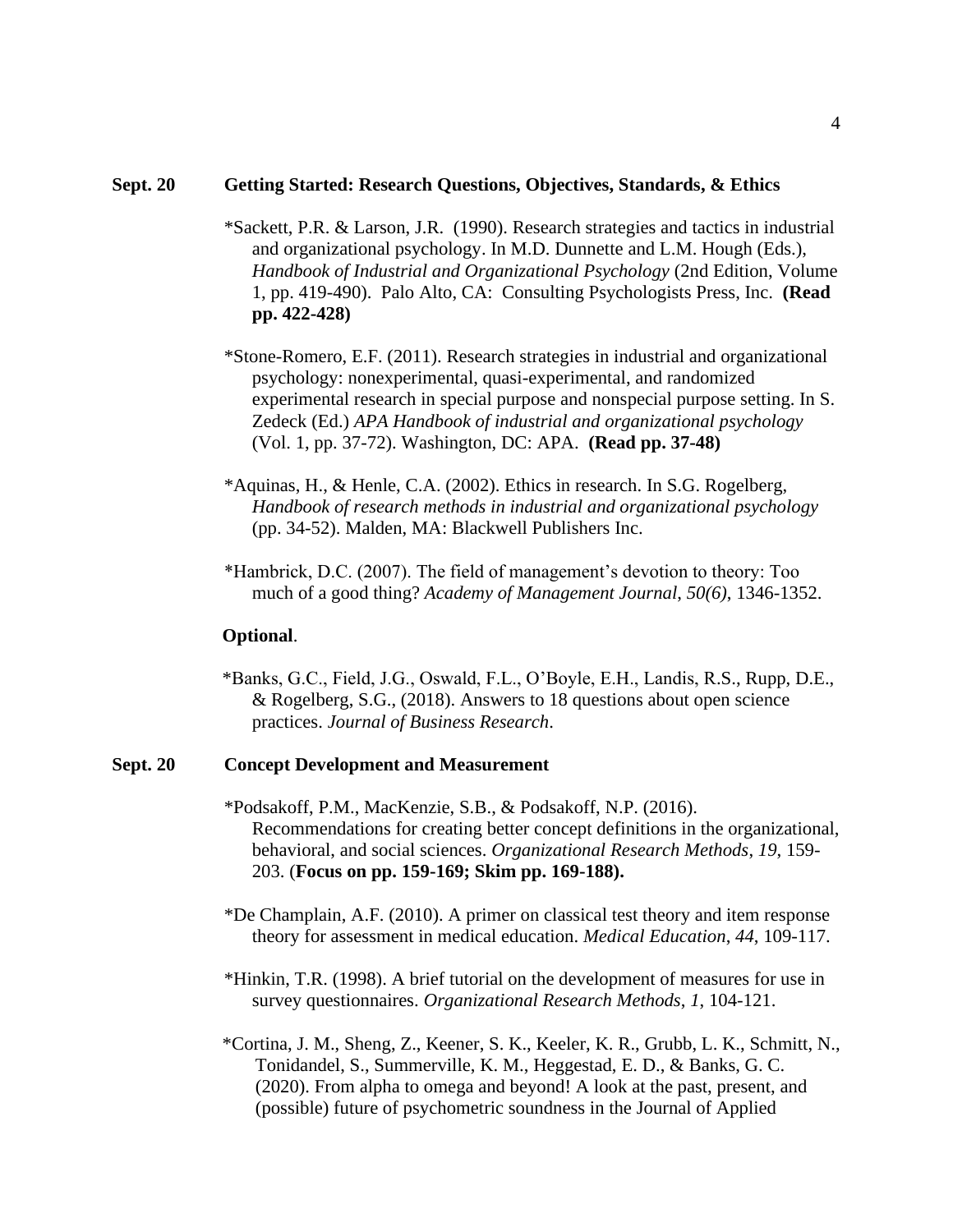Psychology. *Journal of Applied Psychology*, *105*(12), 1351-1381. https://doi.org/10.1037/apl0000815

## **Optional.**

- \*Shafer, J.A., DeGeest, & Li, A. (2016). Tackling the problem of construct proliferation: A guide to assessing discriminant validity of conceptually related constructs. *Organizational Research Methods*, *19(1)*, 80-110.
- \*Newman, D.A., Harrison, D.A., Carpenter, N.C., & Rariden, S.M. (2016). Construct Mixology: Forming new management constructs or combining old ones. *The Academy of Management Annals*, *10*(1), 943-995.

#### **Oct. 4 Experimental and Quasi-Experimental Designs**

- \*Stone-Romero, E.F. (2011). Research strategies in industrial and organizational psychology: nonexperimental, quasi-experimental, and randomized experimental research in special purpose and nonspecial purpose setting. In S. Zedeck (Ed.) *APA Handbook of industrial and organizational psychology*  (Vol. 1, pp. 37-72). Washington, DC: APA. **(Read pp. 48-64)**
- \*Eden, D. (2016). Field experiments in organizations. *Annual Review of Organizational Psychology and Organizational Behavior*, *4*, 91-122.

#### **Optional**

- \*Highhouse, S. (2009). Designing experiments that generalize. *Organizational Research Methods*, *12(3)*, 554-566.
- \*Grant, A.M. & Wall, T.D. (2009). The neglected science and art of quasiexperimentation: Why-to, when-to, and how-to advice for organizational researchers. *Organizational Research Methods*, *12(4)*, 653-686. (**Read pp. 653-672**).

## **Oct. 11 Exploratory and Confirmatory Factor Analysis**

- \*Henson, R.K., & Roberts, J.K. (2006). Use of exploratory factor analysis in published research: Common errors and some comment on improved practice. *Educational and Psychological Measurement*, *66(3)*, 393-416. (**Focus on pp 393-401**).
- \*Williams, L.J., Vandenberg, R.J., & Edwards, J.R. (2009). Structural equation modelling in management research. *The Academy of Management Annals*, *3*, 543-604. (**Read pp. 543-565)**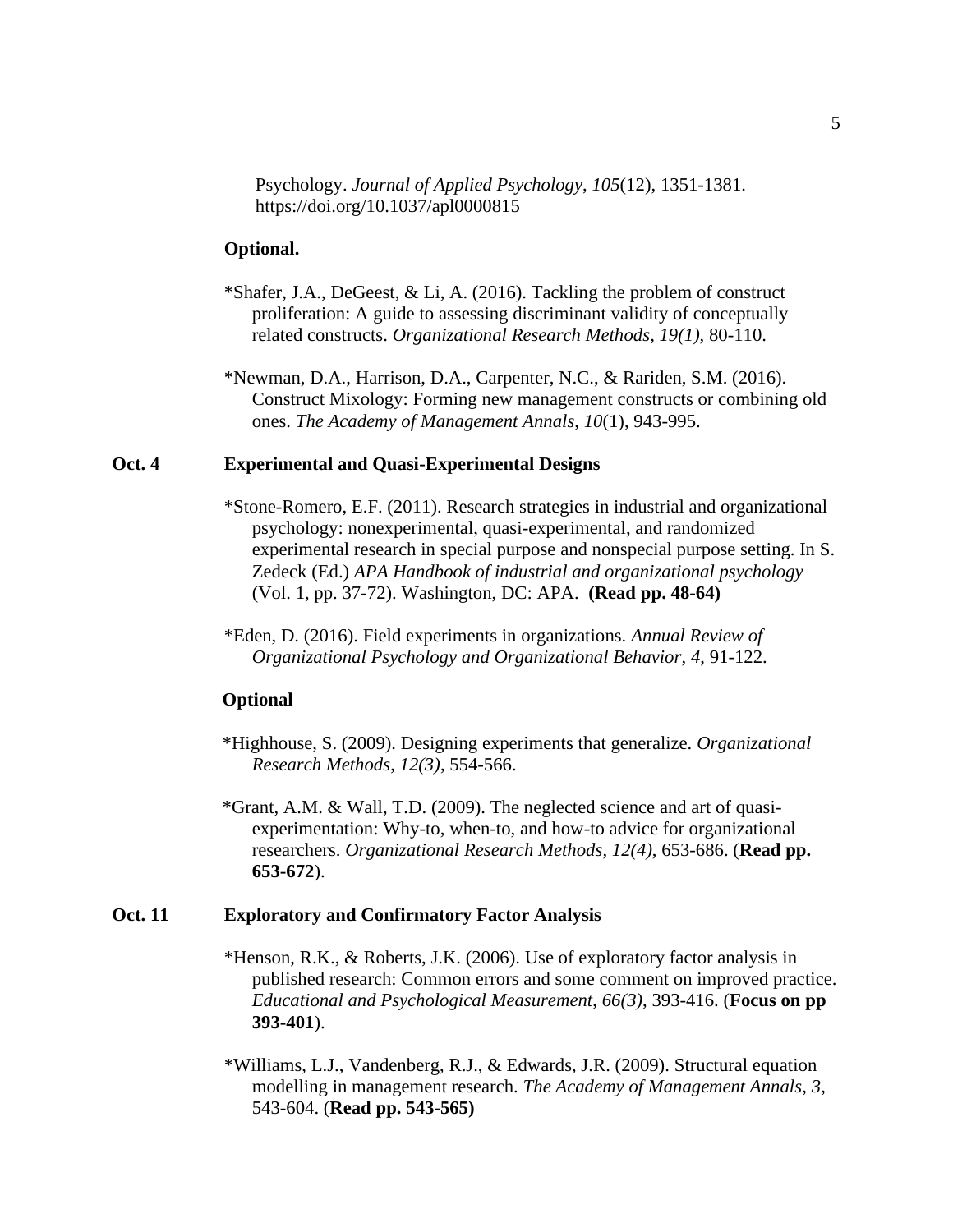\*Howard, J.L., Gagné, M., Morin, A.J.S., & Forest, J. (2016). Using bifactor exploratory structural equation modelling to test a continuum structure of motivation. *Journal of Management*, *2018*, 2638-2664*.* (**Focus on pp. 2641- 2645; skim rest**)

#### **Oct. 18 Multiple Regression and Structural Equation Modeling**

- \*\*Hayes, A.F. (2013). Introduction to mediation, moderation, and conditional process analysis. New York: The Guildford Press. (**Read pp. 59-83; Those not familiar with regression analysis might find it helpful to read pp. 23- 58 on simple linear regression)**
- \*Williams, L.J., Vandenberg, R.J., & Edwards, J.R. (2009). Structural equation modelling in management research. *The Academy of Management Annals*, *3*, 543-604. (**Read pp. 565-573**

#### **Optional**

**\***Cortina, J.M., Green, J.P., Keeler, K.R., & Vandenberg, R.J. (2017). Degrees of freedom in SEM: Are we testing the models we claim to test. *Organizational Research Methods*, *20(3)*, 350-378.

# **Oct. 25 Testing for Mediation and Moderation**

- \*Mathieu, J.E., DeShon, J.E., & Bergh, D.D. (2008). Mediational influences in organizational research: Then, now, beyond. *Organizational Research Methods*, *11*, 203-223.
- \*Murphy, K.R., & Russell, C.J. (2017). Mend it or end it: Redirecting the search for interactions the organizational sciences. *Organizational Research Methods*, *20(4)*, 549-573.

## **Optional**

- \*\*Hayes, A.F. (2013). Introduction to mediation, moderation, and conditional process analysis. New York: The Guildford Press. (**Read Chs. 4 and 7**)
- \*Lehmann-Wilkenbrock, N., & Allen, J.A. (2018). Modeling temporal interaction dynamics in organizational settings. *Journal of Business Psychology*, *33*, 325- 344.

# **Nov. 1 Reading Week**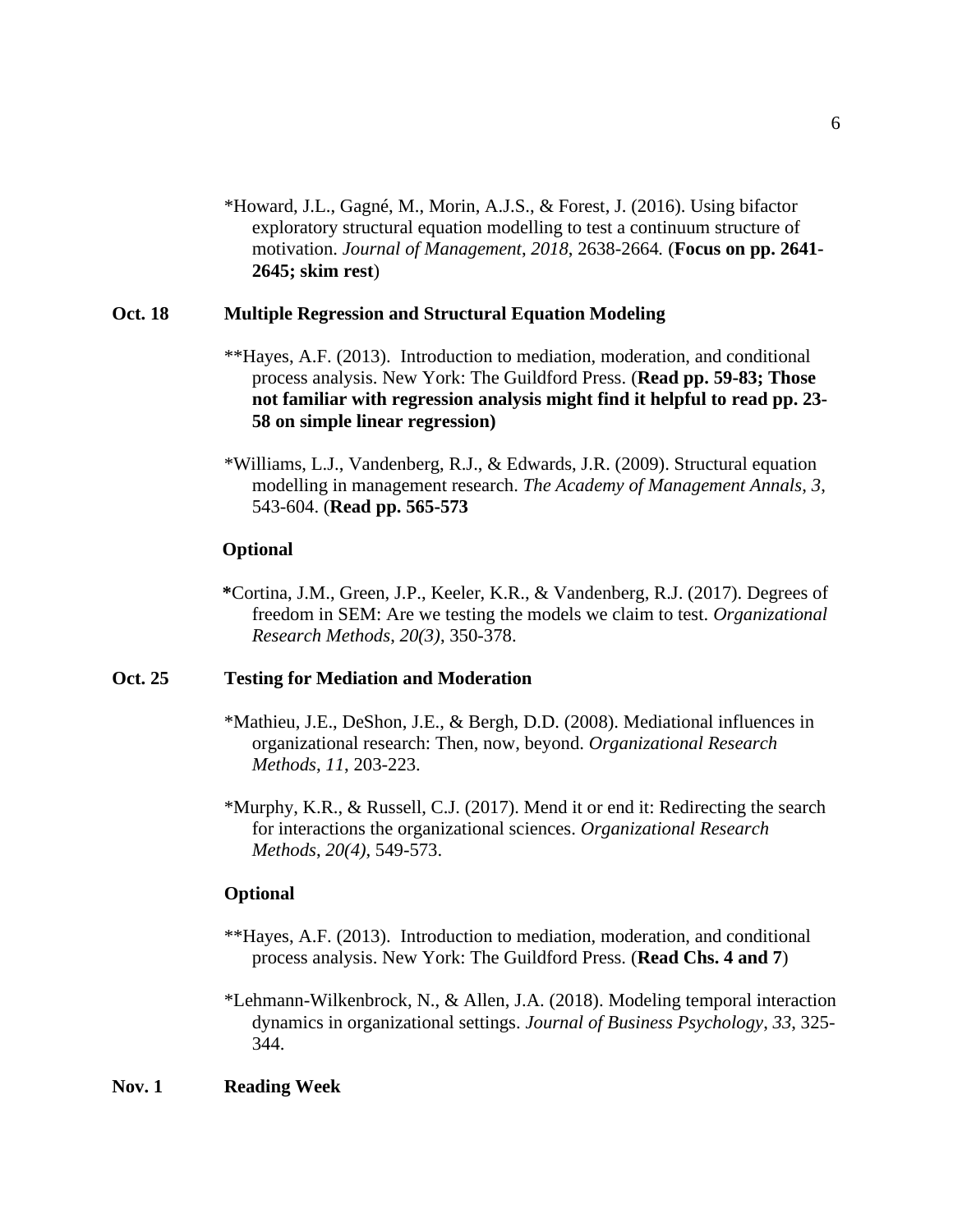#### **Nov. 8 Advanced Multivariate Analytic Strategies**

- \*Williams, L.J., Vandenberg, R.J., & Edwards, J.R. (2009). Structural equation modelling in management research. *The Academy of Management Annals*, *3*, 543-604. (**Read pp. 573-588)**
- \*Hoffman, D.A. (2002). Issues in multilevel research: Theory development, measurement, and analysis. In S.G. Rogelberg (Ed.), *Handbook of research methods in industrial and organizational psychology* (pp. 247-274). Malden, MA: Blackwell Publishers Inc.

#### **Optional**

\*Blies, P.D., Maltarich,M.A., & Hendricks, J.L. (2018). Back to basics with mixed-effects models: Nine take-away points. *Journal of Business Psychology*, *33*, 1-23.

#### **Mar. 10 Person-centred Research Methods and Analyses**

\*Meyer, J.P., & Morin, J.S. (2016). A person-centered approach to commitment research: Theory, research, and methodology. *Journal of Organizational Behavior*, *37*, 584-612. (**Read pp. 597-607, skim rest**)

#### **Optional**

\*Ferguson, S.L., Moore, E.W.G., & Hull, D.M. (2019). Finding latent groups in observed data: A primer on latent profile analysis in Mplus for applied researchers. *International Journal of Behavioral Development*, 1-11. DOI: 10.1177/0165025419881721

## **Nov. 22 Meta-analysis and Qualitative Methods**

- \*Bobko, P., & Stone-Romero, E. F. (1998). Meta-analysis may be another useful research tool, but it is not a panacea. In G.R. Ferris (Ed.), *Research in personnel and human resources management* (Vol. 16, pp.359-397). Stamford, CT: JAI Press.
- \*Schmidt, F. L. (1992). What do data really mean? Research findings, metaanalysis, and cumulative knowledge in psychology. *American Psychologist, 47*, 1173-1181.

\*Lee, T.W., Mitchell, T.R., & Harman, W.S. (2011). Qualitative research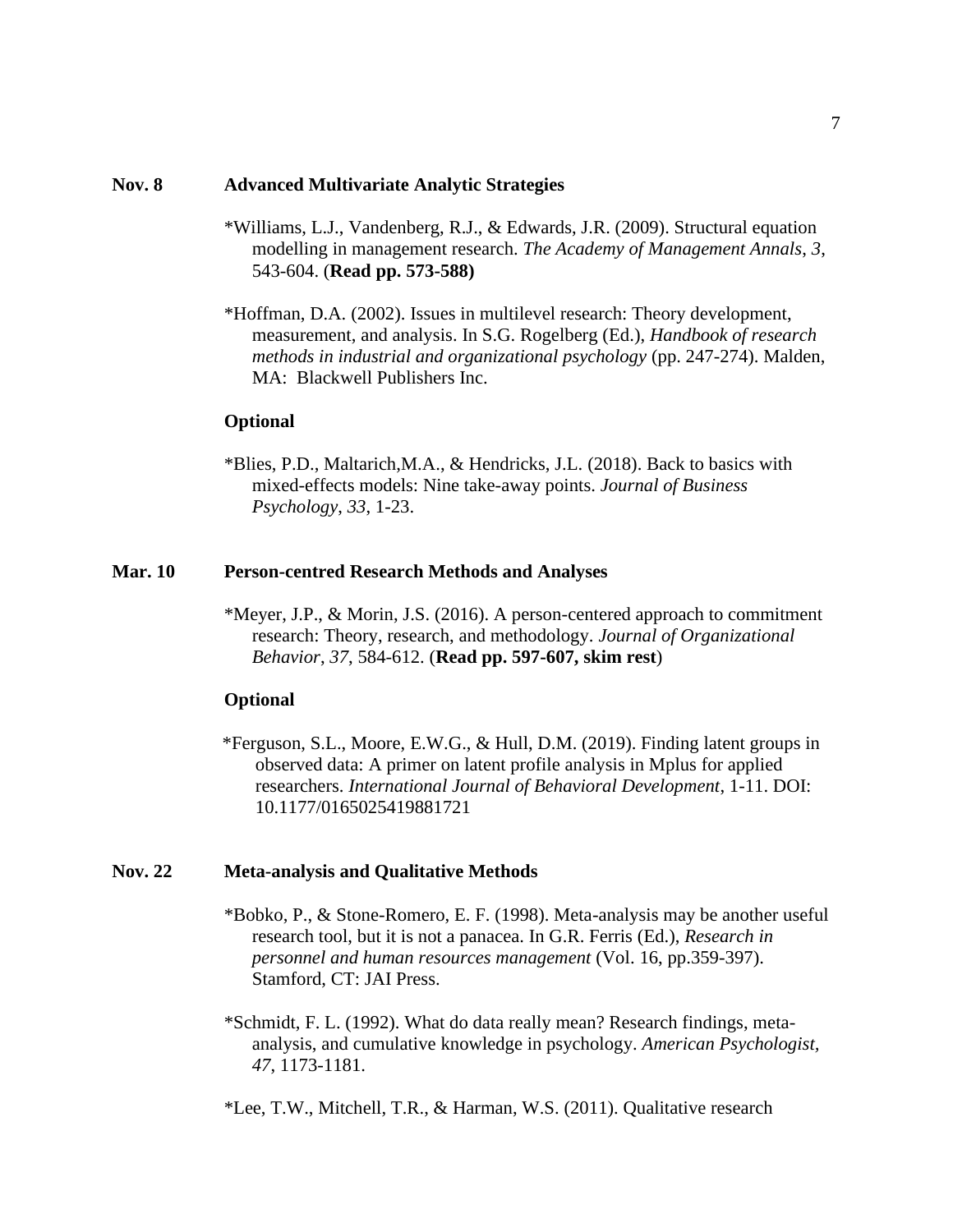strategies in industrial and organizational psychology. In S. Zedeck (Ed.) *APA handbook of industrial and organizational psychology* (Vol. 1, pp. 73-83). Washington, DC: APA.

# **Optional**

- \*Brannick, M.T., Potter, S.M., Benitez, B., & Morris, S.B. (2019). Bias and precision of alternative estimators in meta-analysis: Benefits of blending Schmidt-Hunter and Hedges approaches. *Organizational Research Methods*, *22(2)*, 490-514.
- **\***Cheung, M.W.-L. (2018). Some reflections on combining meta-analysis and structural equation modeling. *Research Synthesis Methods*, *10*, 15-22.
- \*Rynes, S., & Gephart Jr., R.P. Qualitative research and the "Academy of Management Journal". *Academy of Management Journal*, *47(4)*, 454-462.
- \*Molina-Axorin, J.F., Bergh, D.D., Corley, K.G., & Ketchen Jr., D.J. (2017). Mixed methods in organizational Sciences: Taking stock and moving forward. *Organizational Research Methods*, *20(2)*, 179-192.

**Nov. 29 - Student Presentations Dec. 6**

# **Statement on Academic Offences**

Scholastic offences are taken seriously and students are directed to read the appropriate policy, specifically, the definition of what constitutes a Scholastic Offence, at the following Web site: [http://www.uwo.ca/univsec/pdf/academic\\_policies/appeals/scholastic\\_discipline\\_grad.pdf](http://www.uwo.ca/univsec/pdf/academic_policies/appeals/scholastic_discipline_grad.pdf)

All required papers may be subject to submission for textual similarity review to the commercial plagiarism-detection software under license to the University for the detection of plagiarism. All papers submitted for such checking will be included as source documents in the reference database for the purpose of detecting plagiarism of papers subsequently submitted to the system. Use of the service is subject to the licensing agreement, currently between The University of Western Ontario and Turnitin.com [\(http://www.turnitin.com\)](http://www.turnitin.com/). **Health/Wellness Services**

Students who are in emotional/mental distress should refer to Mental Health@Western <http://www.uwo.ca/uwocom/mentalhealth/> for a complete list of options about how to obtain help.